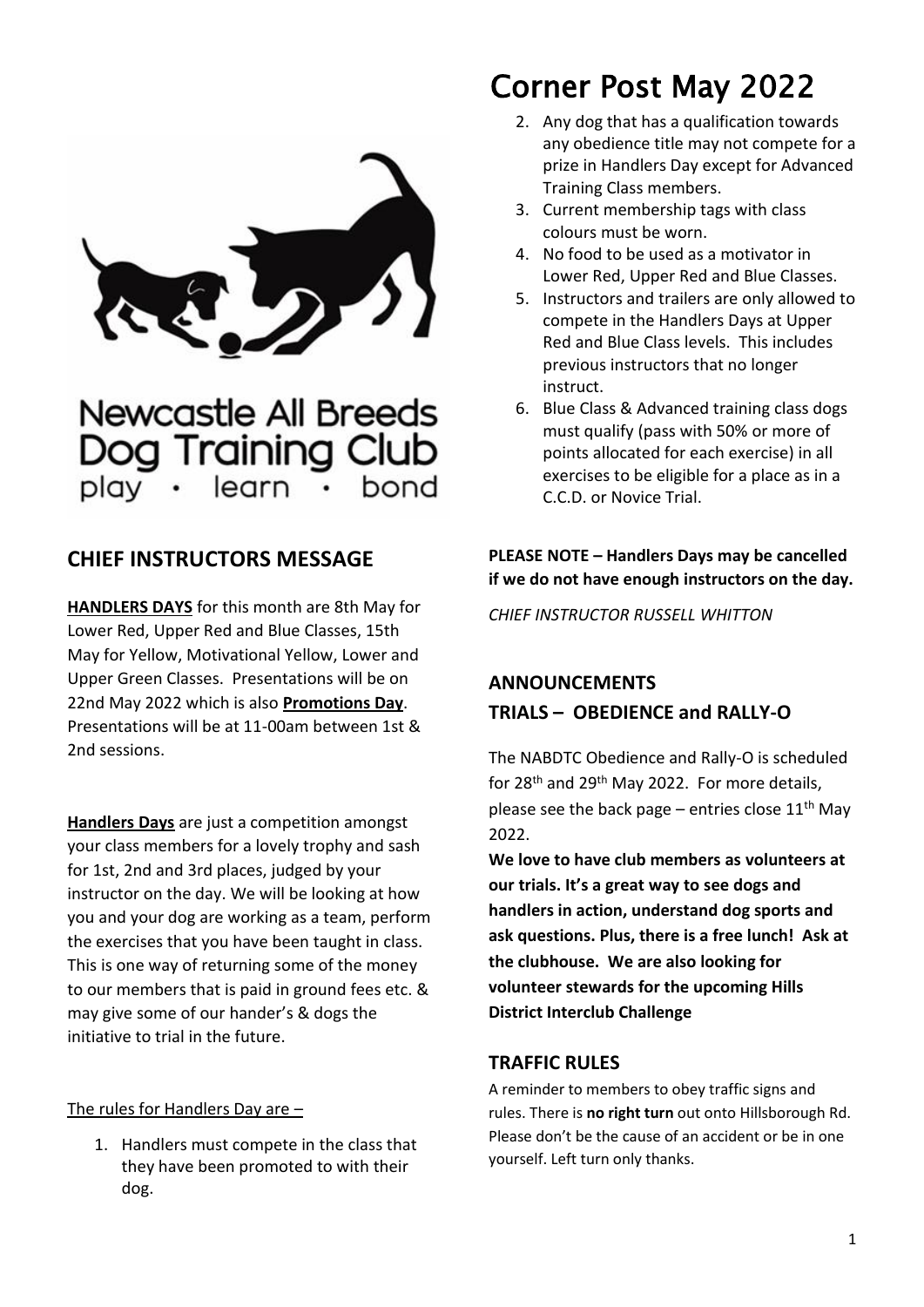### **CANTEEN NOW OPEN**

With our canteen now operating, tea, coffee and soft drinks are available and much more including pies, sausage rolls.

### **GROUND FEES**

You can now pay your ground fees (\$4) at the window of the club house building (follow the signs) and collect your tickets for class

### **MEMBERSHIP RENEWALS**

If you do not have a GREEN name badge, your membership is due for renewal.

- Complete your renewal form (copies available at the club house)
- (Don't forget to include your membership number – on the back of your badge)
- Include a COPY of your dogs CURRENT vaccination certificate
- Include payment (CASH ONLY)
- Leave it with the registrar
- Collect your new name badges the following Sunday.
- Registration Renewals accepted until 26th June 2022
- **You will need to be wearing a GREEN name badge to attend classes from 3rd July 2022**



# Corner Post May 2022

### **CALENDAR**

**May - June 2022**

| <b>MAY 2022</b>      |                                            |  |
|----------------------|--------------------------------------------|--|
| Sun 1st              | Beginners start                            |  |
| Tues 3rd             | Committee meeting                          |  |
| Sun 8th              | Handlers Day LR, URed, Blue                |  |
| Sun 15th             | Handlers Day MT, Y, LG & UG                |  |
| Sun 22th             | <b>Promotions, Presentations</b>           |  |
|                      | between sessions 1 & 2                     |  |
|                      | <b>Chief Instructors &amp; Assistants</b>  |  |
|                      | meeting 11.15am Clubhouse                  |  |
| Sun 29th             | <b>OBEDIENCE TRIALS</b>                    |  |
| <b>No training</b>   |                                            |  |
| <b>JUNE 2022</b>     |                                            |  |
| Sun 5th              | <b>Beginners</b>                           |  |
| Tues 7th             | General meeting                            |  |
| Sun 19th             | Instructors meeting 11.15am                |  |
| Sun 26th             | Promotions                                 |  |
| <b>JULY 2022</b>     |                                            |  |
| Sun 3rd              | Beginners start                            |  |
| Tues 5th             | Committee meeting                          |  |
| Sun 10 <sup>th</sup> | Handlers Day LR, UR & B                    |  |
| Sun 17 <sup>th</sup> | Handlers Day Y, MT, LG & UG                |  |
|                      | Chief Instructor & assistants              |  |
|                      | meeting 11.15am                            |  |
| Sun 24th             | <b>Promotion Presentations</b>             |  |
|                      | between Session 1 & 2                      |  |
| 31 <sup>st</sup>     | Promotions                                 |  |
| <b>AUGUST 2022</b>   |                                            |  |
| Tues 2nd             | AGM - date TBC                             |  |
| Sun 7th              | <b>Beginners</b>                           |  |
| Sat/Sun              | <b>AGILITY TRIALS</b>                      |  |
|                      | 13 <sup>th</sup> & 14 <sup>th</sup> August |  |
| Sun 21st             | Instructor meeting 11.15am                 |  |
| Sun 28th             | Promotions                                 |  |
| <b>BOARD DUTIES</b>  |                                            |  |
| May                  | Lynda                                      |  |
| June                 | Catherine                                  |  |
| July                 | Sandra                                     |  |
| August               | Russell                                    |  |

*Source: https://www.facebook.com/TheWellBehavedDog /photos*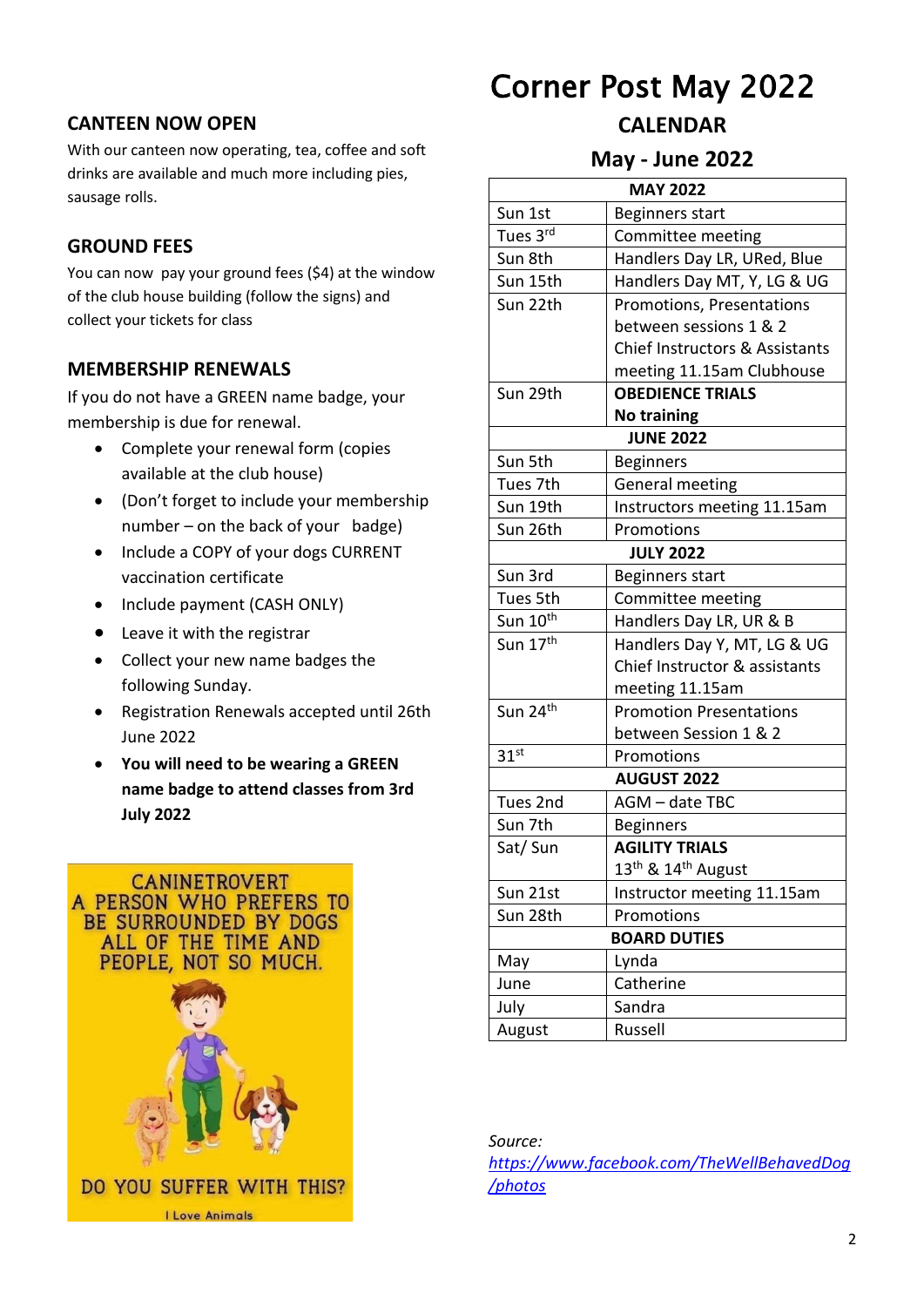#### **WHAT IS SCENT WORK?**

Scent Work was introduced to Australia approximately 10 years ago. Scent Work has been a recognised Dogs Australia sport since 1st July 2020 and competitions have been running since early 2021 with a growing group of enthusiastic competitors.

The ANKC (Australian National Kennel Council) Scent Work Rules introduce the sport as follows:

*Scent Work is a sport that is based on the task of working detection dogs to locate an odour and communicate to the handler that the odour has been found. Detection is done in a variety of environments and often during changing weather or environmental conditions.*

*Scent Work is a positive, challenging activity that allows dogs the opportunity to use their strongest natural sense in a way that is fun, engaging, and builds and strengthens a foundation of trust between the handler and dog.*

*Dogs are trained to recognise specific odours, and to alert their handlers when the odours are detected. Dogs may paw, bark, point with their nose or body, sit, lie down, or use any other nondestructive behaviour to communicate the location of the odour. Handlers take their dogs through a search area which may be set up in a variety of environments.*

*The dog and handler must work together as a team. The handler is part of the team, using body language and verbal encouragement to ensure all sections of the search area are covered, directing the dog's search only when necessary and indicating to the Judge when the dog has found the odour. Communication with and praise of the dog during the search are encouraged*

# Corner Post May 2022

One of our NABDTC members, Kerry Rogers and her Brittany (a type of gun dog) "Honey" have recently enjoyed success in this emerging sport.



*Honey in harness preparing for a search (above) and doing an exterior search (below)*

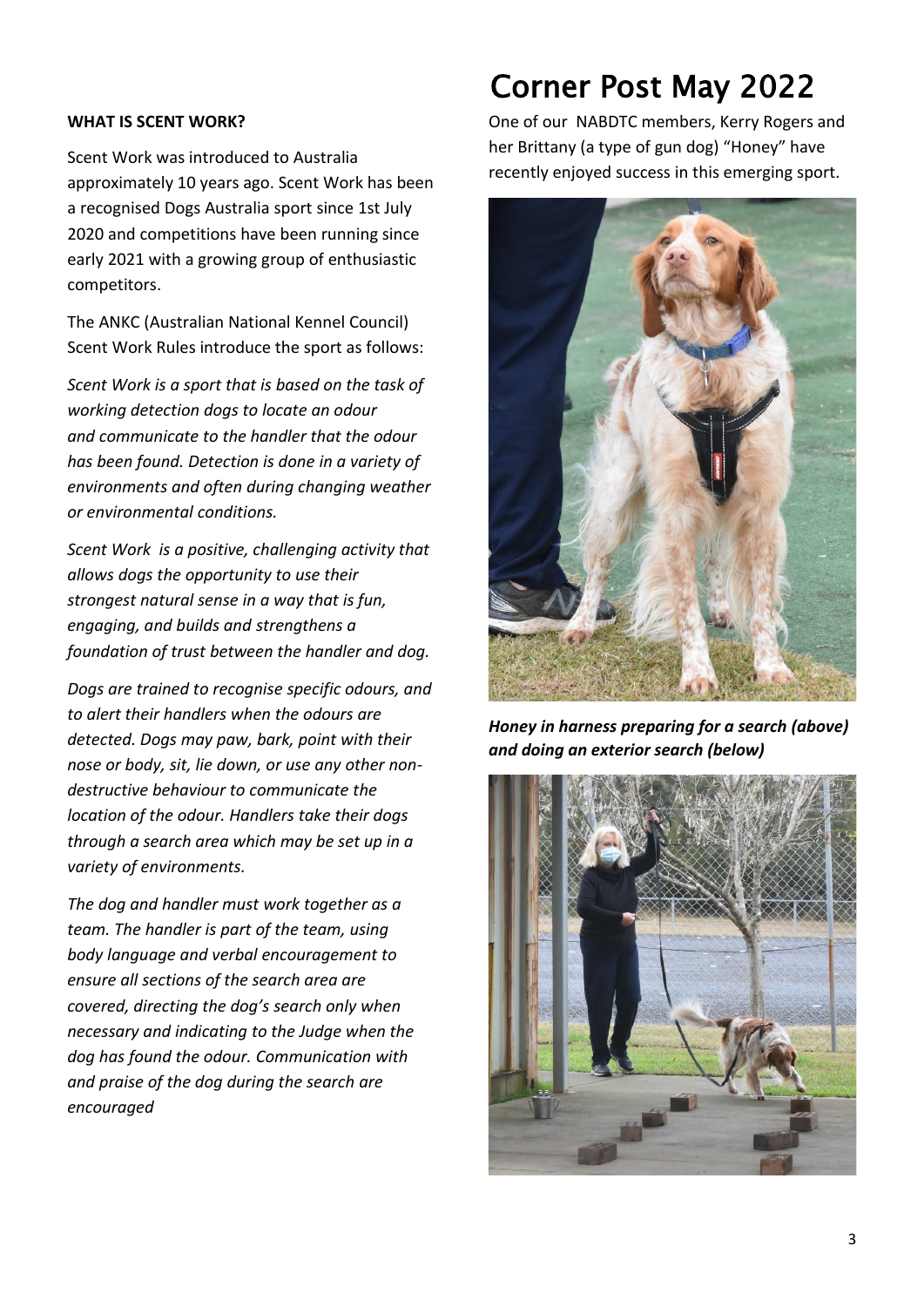A Scent Work workshop (try saying that fast …) was recently held 12 March 2022 with presenters Sue Turner and Tracie Donnelly, who have both been or are currently members of Dogs NSW Scent Work Working Party.



*Fury (Belgian Malinois) being taught how to indicate a find at the scent workshop*

The workshop was held indoors at the German Shepherd Club (part of the Hillsborough grounds) with 13 working spots available with dogs  $-6$ Beginners and 7 Advanced and 10 auditing spots. Participants enjoyed a great day watching the beginners morning session and the advanced afternoon session.



# Corner Post May 2022



*Linda and Kalie …. Found it!*

The NABDTC Trials Secretary Alison Menil and Deputy Chief Instructor Tracy Geary are working towards holding a Scent Work Trial in June 2022, pending Dogs NSW approval.

Scent Work can offer a great deal of enjoyment to all dogs - young, old, anxious or recovering from injury.

Check out the trial rules at https://ankc.org.au/media/9409/21-caninescent-work-rules-01-07-20.pdf

Other interesting Australian websites include

https://www.dogsaustralia.org.au/training-dogsports/scent-work/

https://www.scentdogsaustralia.com/index.html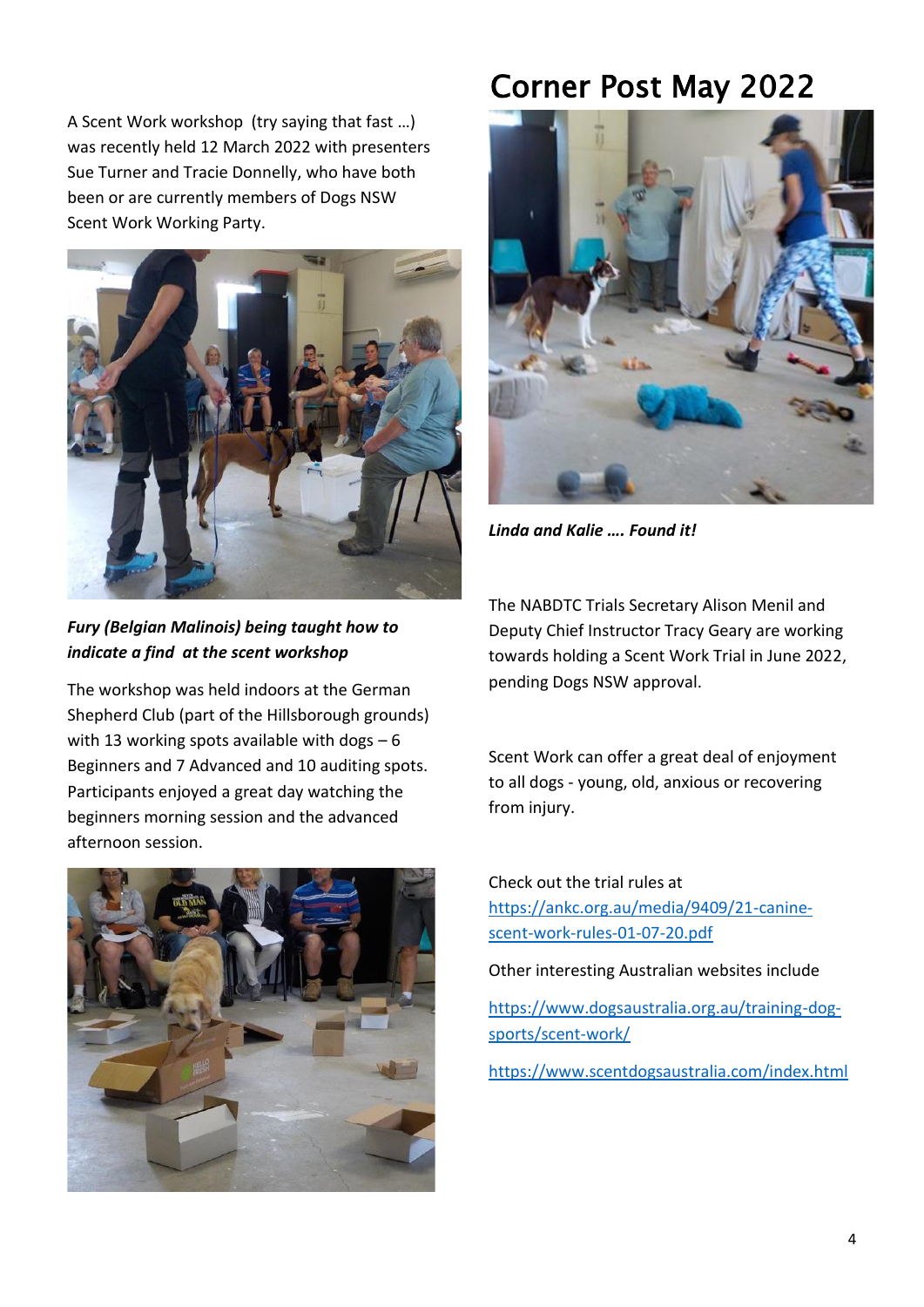## **TEACHING CHIN REST TO DOGS**

Teaching voluntary behaviours such as a chin rest can be useful when you want your dog to hold still and show you they are comfortable. A chin rest shows that your dog is willing to be an active participant in their care. Teaching a chin rest can be part of a dog's behaviour modification plan when they are resistant to needed care, such as applying eye drops and ear medication. This is sometimes called cooperative veterinary care.



Your dog can learn to target a chin rest to your palm as a stationary position, on a walk, target on a towel, or the arm of a wheelchair for petting in therapy work.

To prepare for training have high-value soft treats, and identify a comfortable height and position for both animal and trainer, such as a rolled up towel on a chair. When teaching this behaviour, it is important to keep your hands steady, so your dog is not nervous.

.

# Corner Post May 2022

#### **Step 1: Stationary Chin Rest**



- Hold your open hand, palm up in front of your dog's snout slightly below chin level
- In your other hand, hold a treat in front of your dog's face just below the nose beyond your "palm (target)" hand. As your dog reaches for the treat, lower your hand holding the treat to just below your open palm.
- As your dog rests their chin across your open palm mark the behaviour (a word eg 'Yes' or clicker that signals to your dog they have demonstrated the desired behaviour) and give them the treat
- Repeat 3-5 times. This is the time to start adding the verbal cue "chin" as your dog's rests their chin on your palm.
- Now test this behaviour by offering your open palm just below the chin level and give the cue.
- With their chin on your palm, begin adding duration by counting to 1 second then reward. Then begin rewarding at random times such as 3 seconds, then 2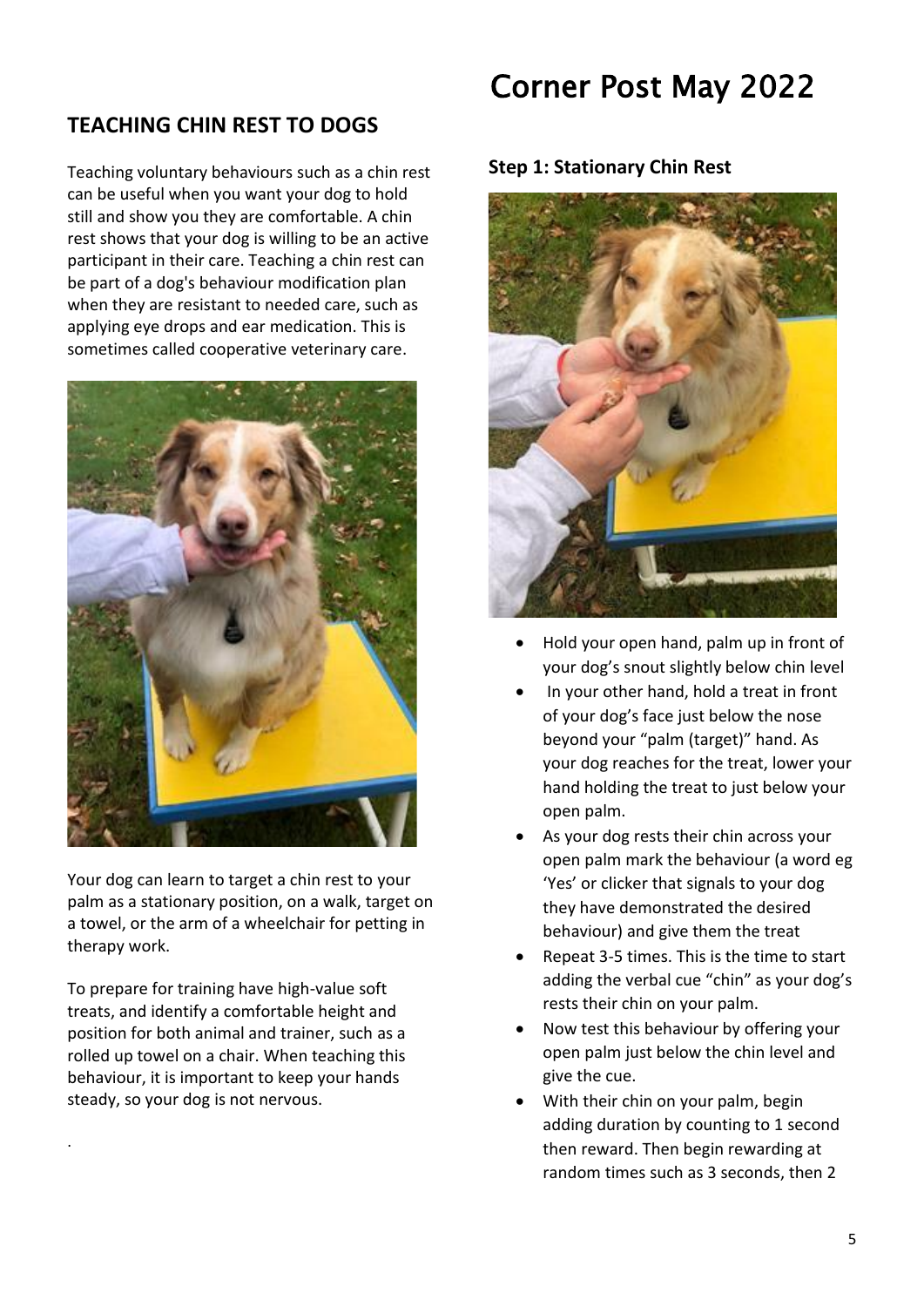seconds, then 4 seconds, so your dog does not learn a pattern.

### **Some tips to try:**

- To encourage the dog to lean forward to put their chin onto the target palm, hold the treat hand farther away from the palm hand on the same level so the dog sees the treat.
- To encourage your dog to lower their chin onto the target palm, bring the treat hand from below the target palm so your dog leans over the target palm and lowers their head to reach down toward the treat.
- Hold your palm hand at a height so your dog is not struggling to rest their chin on your open palm.

## **Step 2: Transfer the Behaviour to a Towel or Object**

- Roll up a small towel or use a pillow placed on the edge of a chair or table. It should be at a height comfortable for your dog to rest their chin.
- Place your hand, palm facing up, on the object upon which you want your dog to place their chin.
- Give the verbal cue "chin," mark and reward each time your dog places their chin onto your open palm.
- Repeat this 3-5 times.
- To encourage your dog to rest their chin on a towel offer your open palm behind the object. Mark and reward your dog for resting their chin on the towel
- Add duration slowly and variably as outlined above.

# Corner Post May 2022



#### **Some tips to try:**

- To prompt the chin to drop into place, offer the treat below the level of the towel. Mark and reward. You may need to repeat this until your dog no longer requires prompting.
- You may need to raise or lower the height of the towel to make a chin rest more accessible

Source: *Veterinary Partner*, Pat Koven 12/6/21 https://veterinarypartner.vin.com/default.aspx?pid=1 9239&id=10617899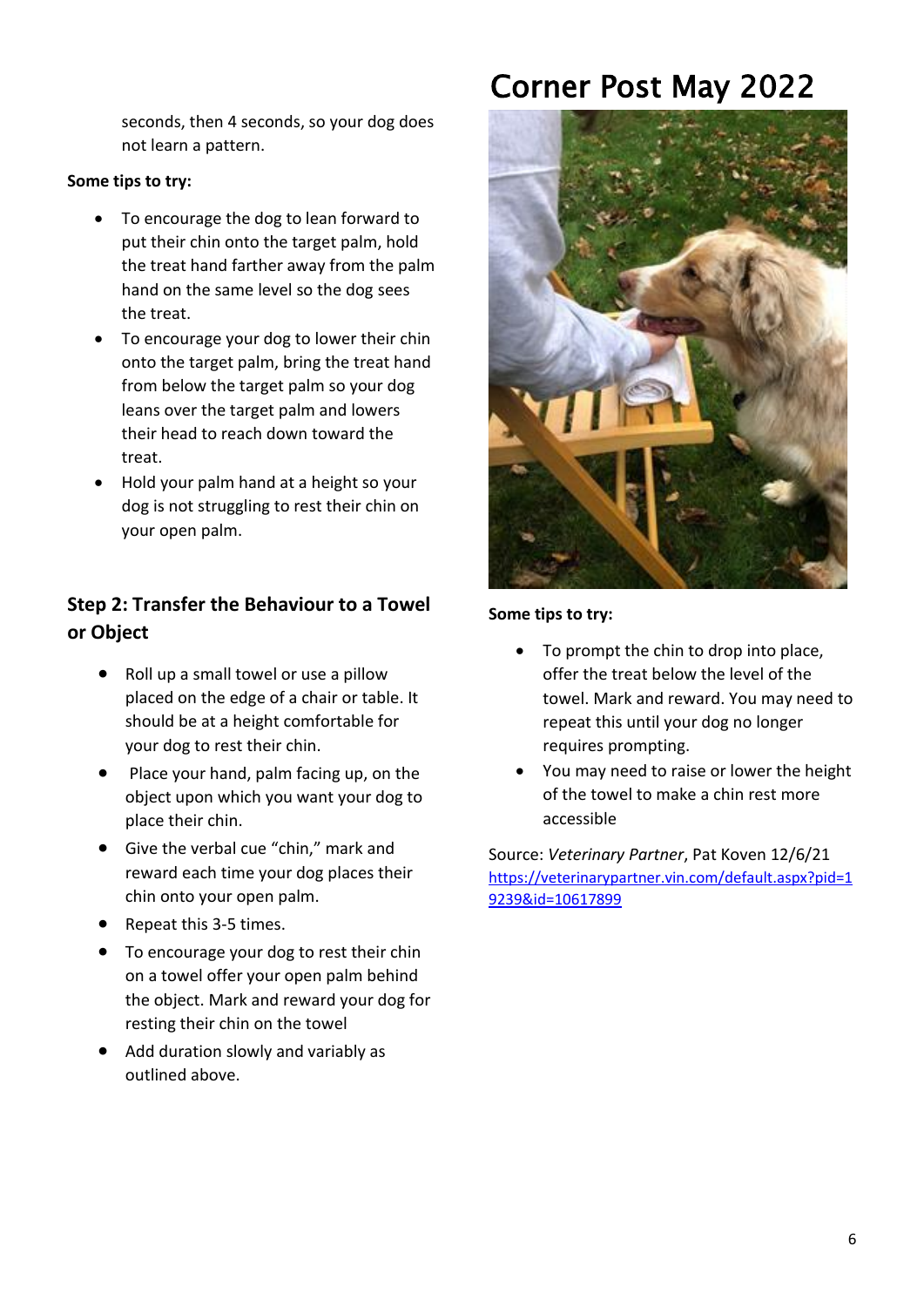## **Canine Cognitive Dysfunction Syndrome (CCDS)**

Similar to Alzheimer's disease in humans, a disease to consider in older dogs is canine cognitive dysfunction syndrome (CCDS). This disease affects the brain, causing behavioural changes such as disorientation, decreased social interactions, vocalization, increased restlessness at night, house soiling, anxiety, irritability, and, in some cases, agitation. We may think of cognitive decline as an "old dog" disease, but clinical signs can start to emerge as early as 5 years of age in some dogs, especially larger breeds.

### **Clinical Signs of CCDS**

- D: Disorientation
- I: Changes in social interaction
- S: Changes in sleep-wake
- H: House soiling
- A: Changes in activity level and anxiety

### **Determining the Cause**

When determining the cause for behavioural changes in older dogs, vets need to rule out underlying medical diseases with lab tests such as a complete blood count, serum chemistry, thyroid profile, and urinalysis. Diagnostics such as radiographs can show signs of arthritis or certain types of cancers. Specific exams to look at teeth, eyes, and even the nervous system can also help narrow down the cause. Cognitive disease is often diagnosed based on behavioural signs alone once other medical causes have been ruled out.

#### **Treatment**

The goal for these dogs is to improve their welfare rather than to cure. Pain is often a common factor resulting in decreased activity, increased anxiety, restlessness, and in some cases even aggression. Anti-inflammatories (NSAIDs) and other pain medications often improve the dog's comfort level and subsequent quality of life.

# Corner Post May 2022

Behavioural supplements, pheromones, prescription diets, and anti-anxiety medications may also be helpful.

In addition to medications, enrichment using interactive food dispensing or puzzle toys can provide mental stimulation, sharpen problemsolving skills, and exercise the brain. Using a variety of new smells hidden around the house or in the yard often stimulates interest and physical activity.

Positive reinforcement training is another form of enrichment for older dogs, can be used when teaching new tricks or playing memory games. This training helps to sharpen your dog's memory while providing positive human interactions. Many of these techniques can be just as mentally tiring as if you just took your final exam for chemistry. They can also help your dog sleep better at night and slow down the progression of canine cognitive dysfunction syndrome in some dogs.

Source: *Veterinary Partner*, C Calder, 26/7/21 https://veterinarypartner.vin.com/default.aspx?pid=1 9239&catId=102897&id=10377440&ind=479&objType ID=1007

|        | <b>CLUB CONTACT DETAILS</b>             |
|--------|-----------------------------------------|
|        | <b>President - Geoff Williams</b>       |
|        | Chief Instructor                        |
|        | Russell Whitton 4945 0763               |
|        | Committee meeting - 2nd Sunday of the   |
|        | month after training @ approx 11.15am   |
| Email  | newcastledogtraining@gmail.com          |
|        | Secretary                               |
|        | nabdtc.cornerpost@gmail.com             |
|        | <b>Publicity Officer</b>                |
| Postal | PO Box 86 Charlestown, 2290             |
| Mobile | 0490 800 953                            |
|        | 0491 114 821                            |
|        | https://newcastledogtrainingclub.com.au |
|        |                                         |
|        | Newcastle All Breeds Dog Training       |
|        | Club                                    |
|        | https://twitter.com/newdogorg           |
|        |                                         |